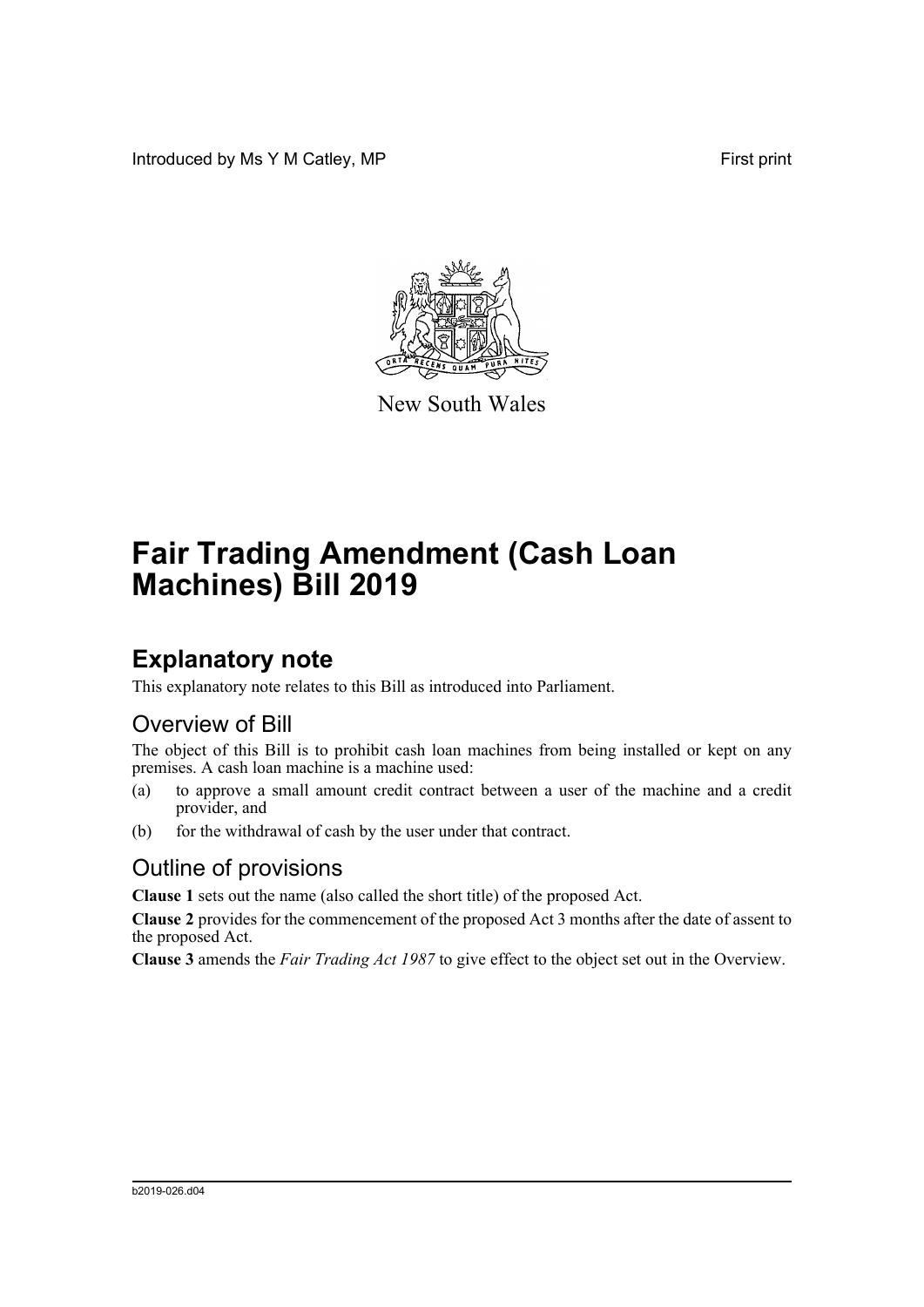Introduced by Ms Y M Catley, MP **First** print



New South Wales

# **Fair Trading Amendment (Cash Loan Machines) Bill 2019**

### **Contents**

|              |                                          | Page |
|--------------|------------------------------------------|------|
| $\mathbf{1}$ | Name of Act                              |      |
|              | 2 Commencement                           |      |
| 3            | Amendment of Fair Trading Act 1987 No 68 |      |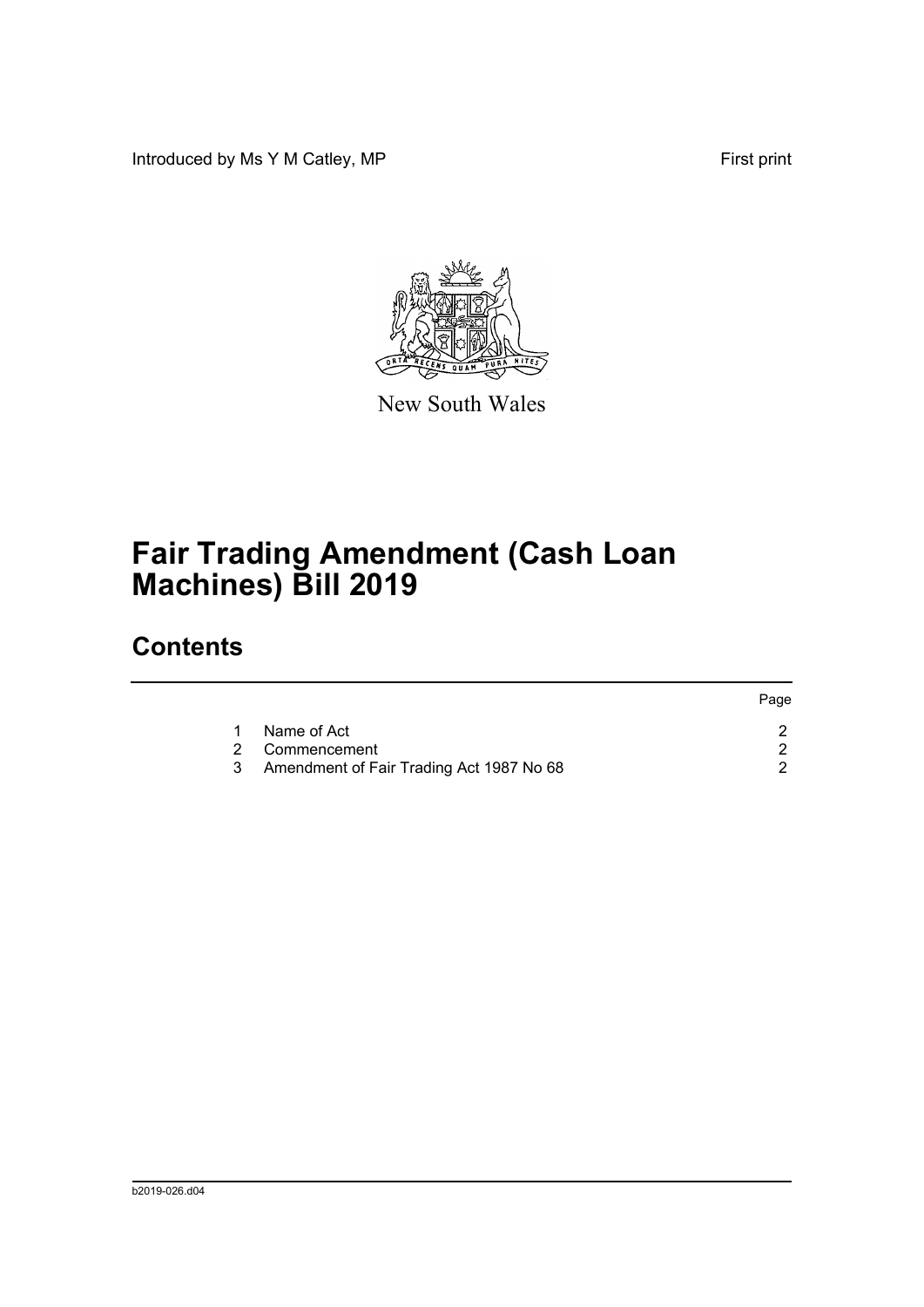

New South Wales

## **Fair Trading Amendment (Cash Loan Machines) Bill 2019**

No , 2019

#### **A Bill for**

An Act to amend the *Fair Trading Act 1987* to prohibit cash loan machines from being installed or kept on premises.